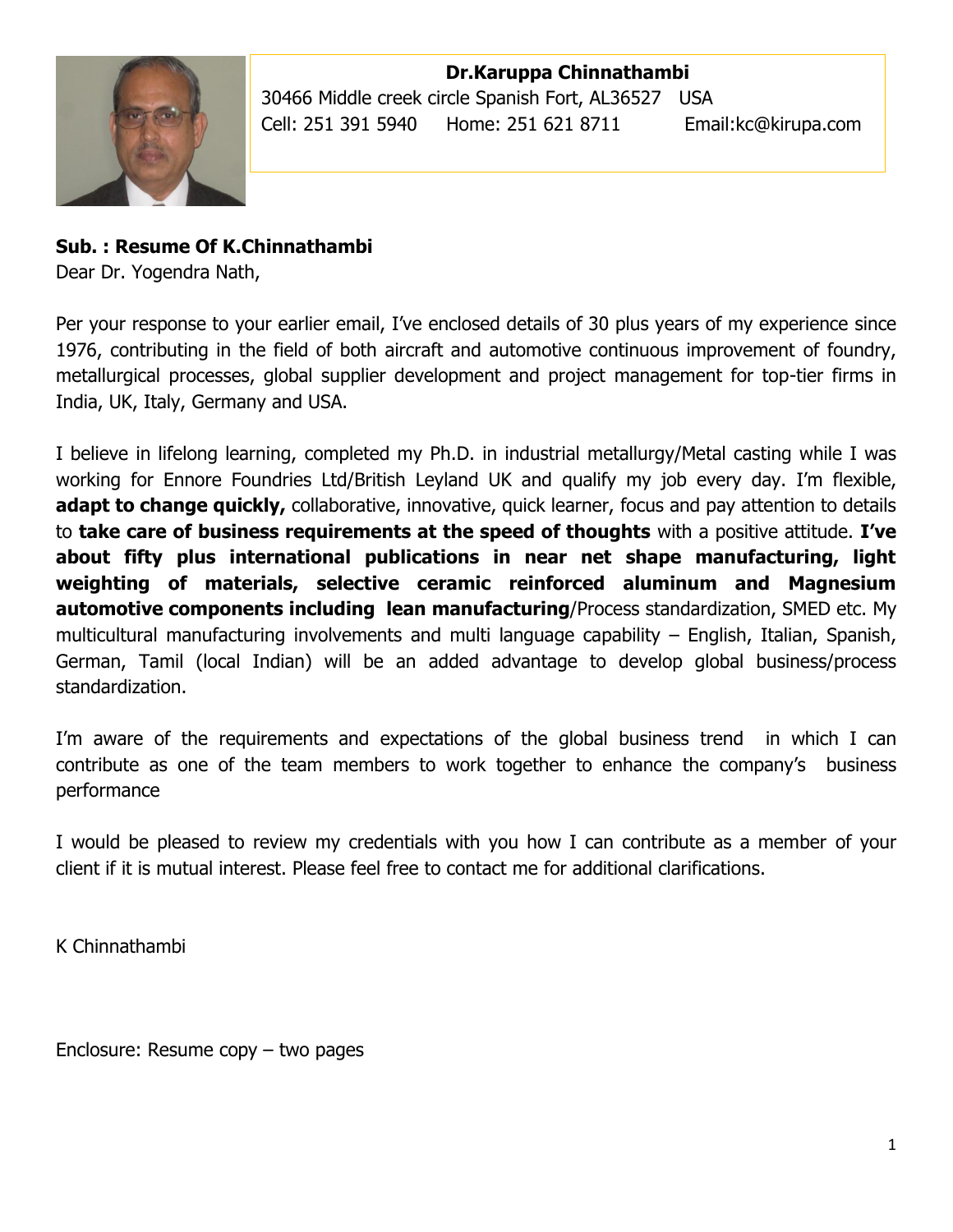### **Dr.Karuppa Chinnathambi**

Team oriented with accomplished manufacturing metallurgist. Believes in lifelong learning and lead by an example all the time to take care of business at the speed of thought.

#### --------------------------------------------------------------------------------------------------- **Background**

**International manufacturing involvement** in India, UK, Italy, Germany and USA for the commercial scale production of automotive and aircraft components from development stage to commercial scale production per the change in demand of global market.

#### **Summary:**

- Project management with Value Engineering/Value Analysis
- Toyota production system Process standardization , Cell design,SMED,Kaizen
- Industrial process/product development/implementation in production
- Root Cause analysis and effective implementation TRIZ, Shannon Red X
- Research and Development –Near net shape manufacturing including composites
- Involved with 100 to 3000 people in the commercial scale manufacturing plant
- Acquired skill in QS9000, TS16949, AS9100 and lean manufacturing
- Professional membership in AFS, ASQ, NADCA USA and Alucast India
- 50 plus international publications in India, UK, Italy, Germany and USA.
- Contributing technical paper in NADCA journal since 1997 as one of the technical experts in the field.
- Valedictorian in the final year school(proficient in studies, sports and community services)
- Madras University, India first rank with a gold medal in B.E.Hons (Metallurgy)
- Winner of more than 100 plus gold medals in Athletics
- Languages English, Italian, Spanish, German and Tamil.

### **Senior Staff Metallurgist –** Continental Motors, Inc. USA 2006 - Present

- Supplier Quality, Metallurgical developments, PDCA, CCB.MRB and internal audit per AS9100
- Reduced vendor purchased material rejection (VPMR) processing time from 10 hrs to an average of one hour per day by process standardization
- Implemented **casting process standardization** to air craft cylinder head with visual standards, **root cause analysis to** enhance cylinder head quality with casting supplier**.**
- Established Italian barrel forging supplier/ACSA to meet the customer requirements in production due to supply shortage of steel in USA during 2012.

### **Technical Director-** Citation Corporation, USA 2000 - 2006.

- Implemented scrap reduction of castings in **seven casting/forging plants** by process standardization with Total Employee Involvement/cross functional team
- Reduced waste(re work, scrap) from 7-8% to 0.5% by focused process standardization of \$15 million product, achieving customer delight
- Certified NDT technicians for X- ray, PT & UT (multiple divisional supports).
- Implemented Lean Manufacturing with focus on Kaizen, SMED and KAIKAU.